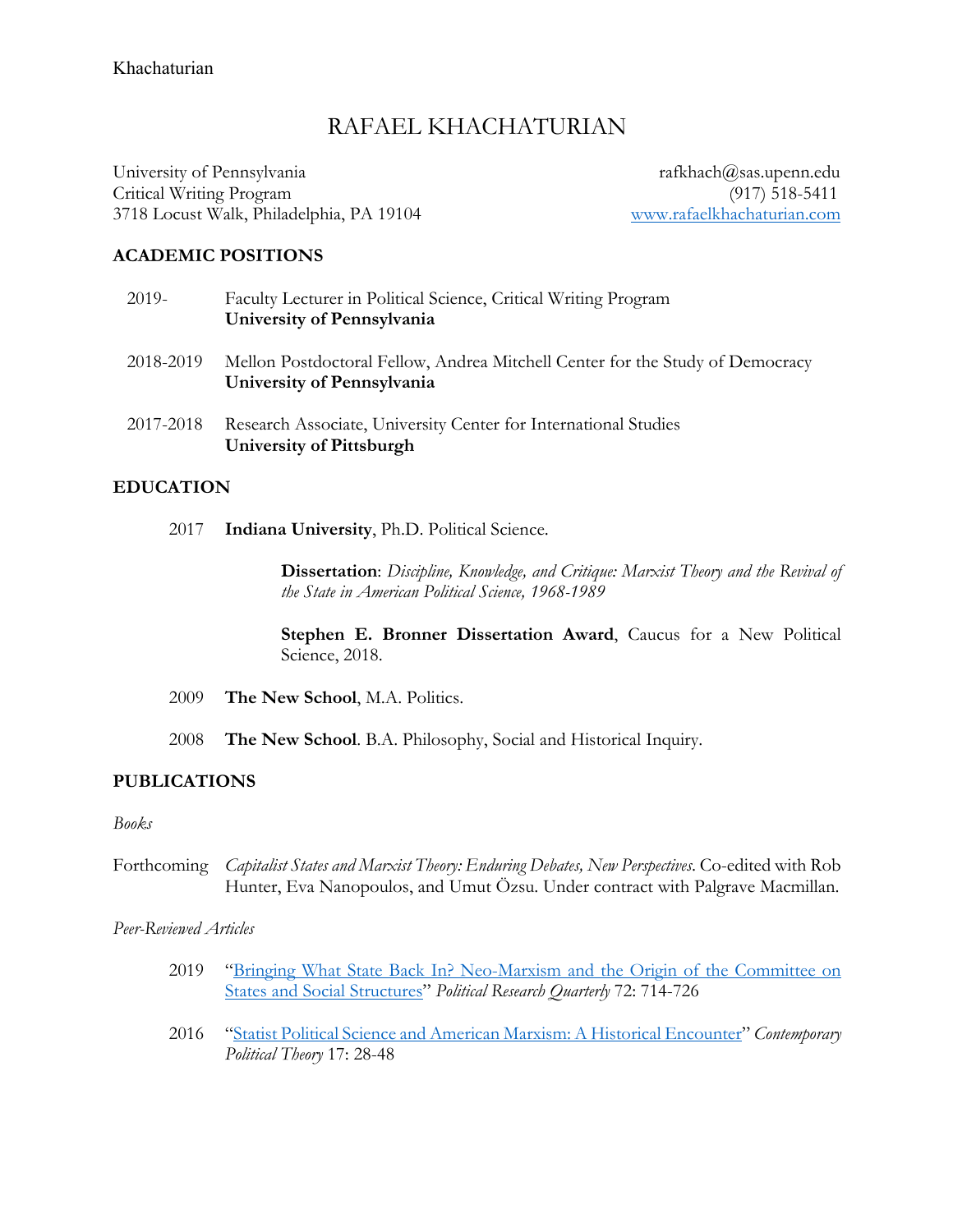## Khachaturian 2

2015 "Uncertain Knowledge and Democratic Transitions: Revisiting O'Donnell and Schmitter's *Tentative Conclusions about Uncertain Democracies*" *Polity* 47: 114-139.

## *Edited Volume Chapters*

| Forthcoming                                                             | "The Living Pulsebeat of the Revolution: Reading Luxemburg and Du Bois"<br>on the Strike" in <i>Creolizing Rosa Luxemburg</i> , eds. Jane Gordon and Drucilla<br>Cornell.         |
|-------------------------------------------------------------------------|-----------------------------------------------------------------------------------------------------------------------------------------------------------------------------------|
| Forthcoming                                                             | "The State as Social Relation: Nicos Poulantzas on Materiality and Political<br>Strategy" in <i>The Elgar Handbook on Law and Marxism</i> , eds. Paul O'Connell and<br>Umut Özsu. |
| $\Gamma$ $\cdots$ $\Gamma$ $\Gamma$ $\cdots$ $\Gamma$ $\cdots$ $\Gamma$ |                                                                                                                                                                                   |

### *Editorially-Reviewed Articles*

| Forthcoming         | "Socialist Strategy and the Capitalist-Democratic State." Co-authored with<br>Stephen Maher. Science & Society.                                                                                                                      |  |
|---------------------|--------------------------------------------------------------------------------------------------------------------------------------------------------------------------------------------------------------------------------------|--|
| 2020                | "Studying the State: The Legacy of the Committee on States and Social<br><b>Structures." Items: Social Science Research Council. September 22.</b>                                                                                   |  |
| 2020                | "The State." Critical Legal Thinking: Key Concepts.                                                                                                                                                                                  |  |
| 2019                | "Mapping the American Left." Co-authored with Sean Guillory. Sociology of<br>Power 30: 128-146.                                                                                                                                      |  |
| Review Essays       |                                                                                                                                                                                                                                      |  |
| 2014                | "Symbols of Failure? Radical Democracy Between Past and Future." Review<br>of Warren Breckman, Adventures of the Symbolic: Post-Marxism and Radical<br>Democracy. Logos: A Journal of Modern Society and Culture.                    |  |
| 2013                | "Liberal Ideology and the Modern World System." Review of Immanuel<br>Wallerstein, The Modern World-System IV: Centrist Liberalism Triumphant. Historical<br>Materialism 21: 273-288.                                                |  |
| <b>Book Reviews</b> |                                                                                                                                                                                                                                      |  |
| Forthcoming         | Max Adler, The Marxist Conception of the State. New Political Science.                                                                                                                                                               |  |
| Forthcoming         | Chantal Mouffe, For a Left Populism. Philosophy and Global Affairs.                                                                                                                                                                  |  |
| 2020                | Isaac A. Kamola, Making the World Global: U.S. Universities and the Production of<br>the Global Imaginary. Perspectives on Politics 18:3 (June 2020)                                                                                 |  |
| 2020                | "Theory in Revolutionary Times: The Socialist Register Since the 1960s."<br>Review of Class, Party, Revolution: A Socialist Register Reader, eds. Greg Albo, Leo<br>Panitch, and Alan Zuege. New Politics XVIII, No. 1 (Summer 2020) |  |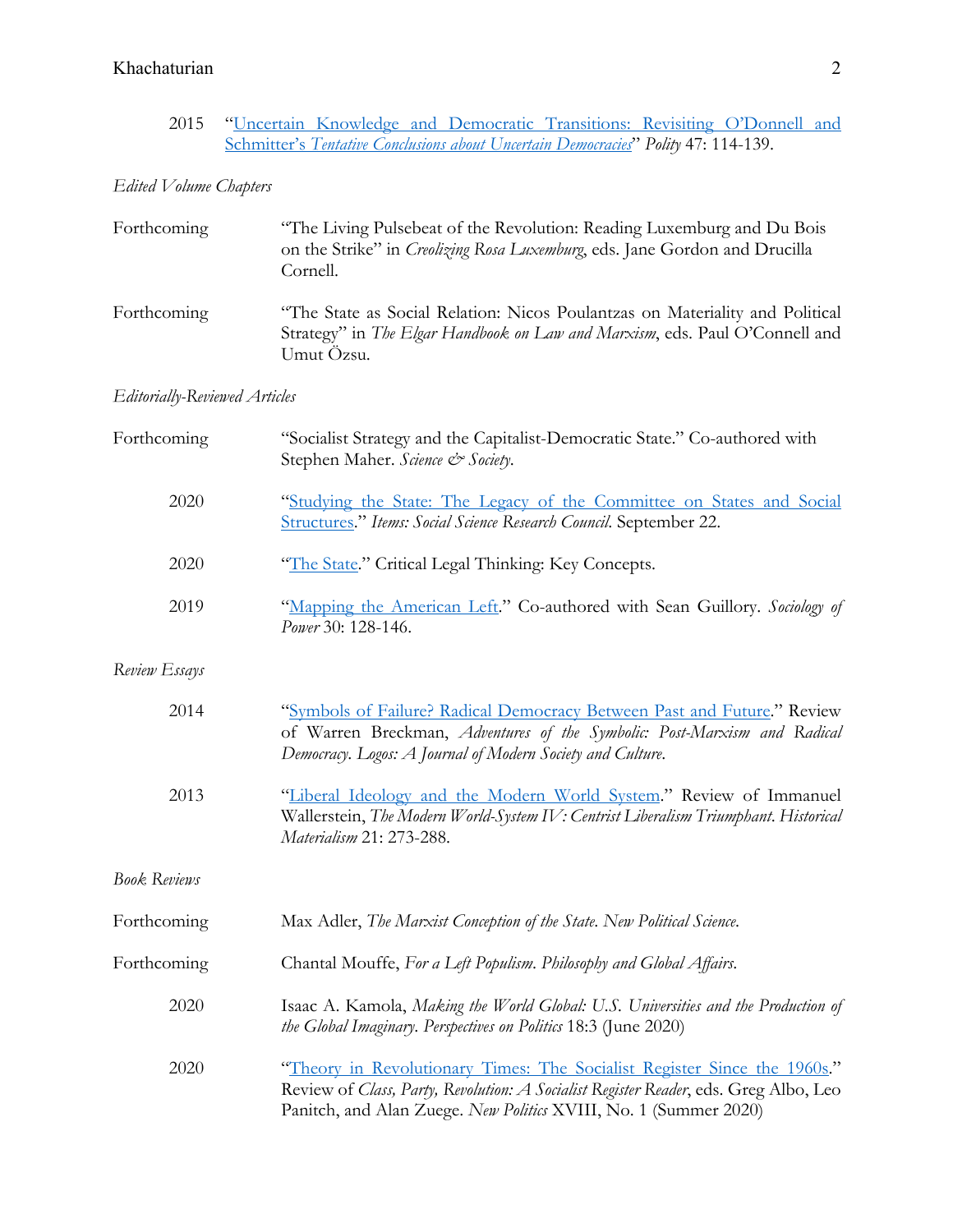## Khachaturian 3

| 2020         | "Democratic Socialism is a Living Political Tradition." Review of Gregory R.<br>Smulewicz-Zucker and Michael J. Thompson (eds.), An Inheritance for Our<br>Times: Principles and Politics of Democratic Socialism. Jacobin, July 9. |
|--------------|-------------------------------------------------------------------------------------------------------------------------------------------------------------------------------------------------------------------------------------|
| 2018         | "Marx as Flawed, Manic, and One of Us: A Review of Jason Barker's Marx<br>Returns. Politics/Letters. Republished in Jacobin, Tribune.                                                                                               |
| 2013         | <b>Alejandro Portes, Economic Sociology: A Systematic Inquiry. Science and Society</b><br>77: 275-278.                                                                                                                              |
| 2009         | George Hartley, The Abyss of Representation: Marxism and the Postmodern<br>Sublime. Science and Society 73: 576-578.                                                                                                                |
| Translations |                                                                                                                                                                                                                                     |
| Forthcoming  | Ernesto Laclau, "Marxist Theories of the State: Debates and Perspectives."<br>Viewpoint.                                                                                                                                            |
| 2017         | "The Loss of Nicos Poulantzas: The Elusive Answer." Legal Form. Dec. 7.                                                                                                                                                             |
|              |                                                                                                                                                                                                                                     |

## **TEACHING**

*Indiana University*

*University of Pennsylvania*

| <b>Fall 2020</b>       | Mass Incarceration in America                   |
|------------------------|-------------------------------------------------|
| <b>Fall 2020</b>       | The Political Theory of Neoliberalism           |
| Fall 2019, Spring 2020 | American Crime Control                          |
| Fall 2019, Spring 2020 | What is Democracy?                              |
| Spring 2019            | Can the People Rule? Democracy and its Dilemmas |
| Fall 2018, Spring 2019 | Mitchell Center Research and Writing Seminar    |
|                        |                                                 |

*Brooklyn Institute for Social Research*

| Spring 2020 | Who is Feminism For?             |
|-------------|----------------------------------|
|             | (Second Faculty, w/Sophie Lewis) |
| Spring 2019 | Marxism and the State            |
|             |                                  |

| Foundations of American Political Thought         |
|---------------------------------------------------|
| Modern Political Thought                          |
| Business and Politics                             |
| Intro to American Politics (Associate Instructor) |
|                                                   |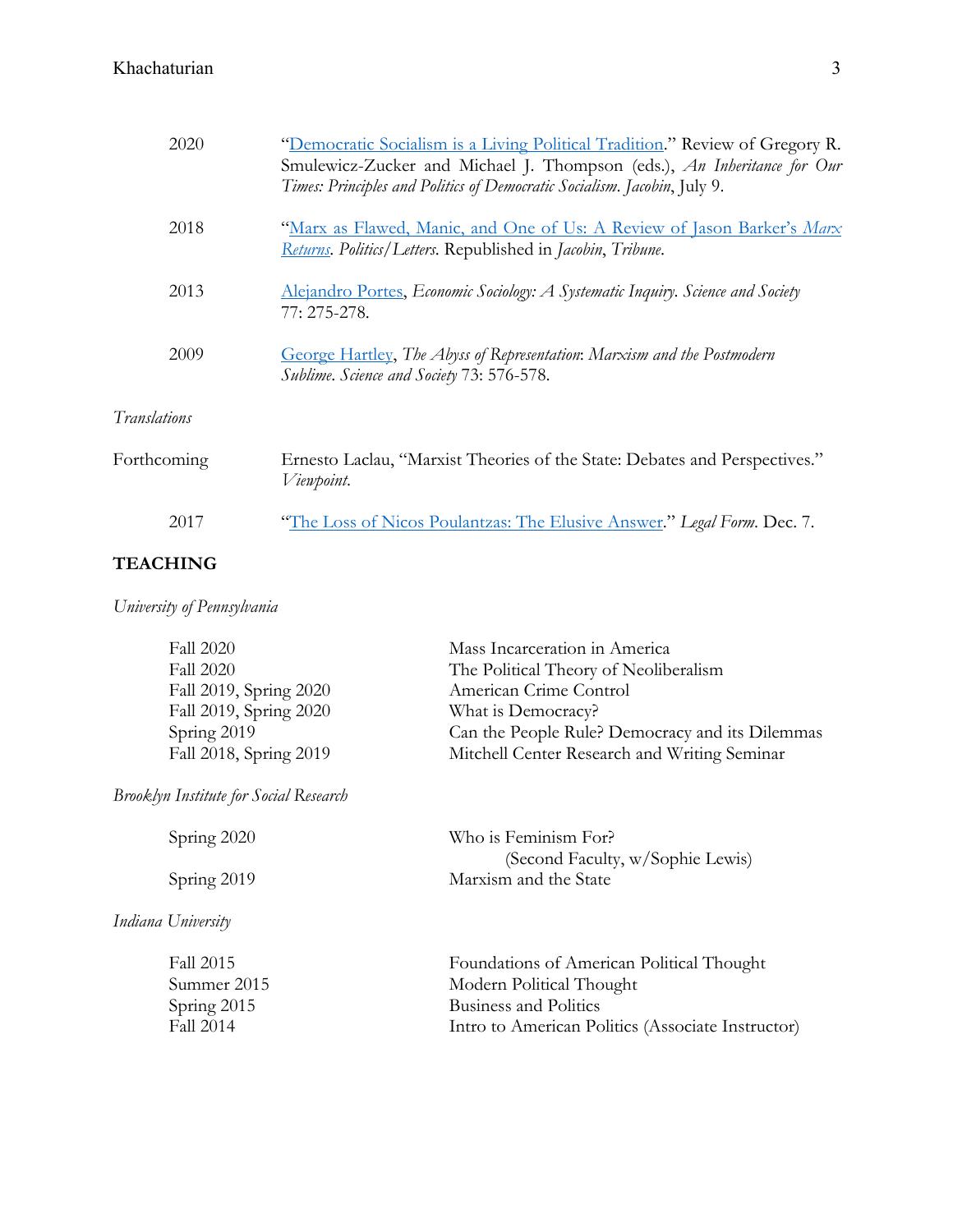### **PRESENTATIONS**

#### *Conferences*

- 2020 "The Living Pulsebeat of the Revolution: Reading Luxemburg and Du Bois on the Strike," American Political Science Association, San Francisco, CA.
- 2019 "Neoliberalism as a Hegemonic Project: Reconsidering Authoritarian Statism and Authoritarian Populism." American Political Science Association, Washington DC, August 29-September 1; Association for Political Theory, Irvine, CA, October 24-26.

"Authoritarian Statism and the Democratic Transition to Socialism." *Historical Materialism*, New York, NY. April 13.

2018 "Neoliberalism, Crisis, and the Notion of the Public." Northeastern Political Science Association. Montreal. November 8-10.

"Equaliberty and the Limits of the Democratic State." Association for Political Theory. Haverford and Bryn Mawr, PA. October 18-20.

"Which Dictatorship, Whose Democracy? Gene Sharp and the Politics of Nonviolent Resistance." American Political Science Association. Boston, MA. August 30- September 2.

"Equaliberty and the Limits of the Democratic State." Conference Philosophy and Social Science. Czech Academy of Sciences. Prague, CR. May 16-20.

2017 "Demystifying the Deep State: Toward a New Theory of a Problematic Concept." Northeastern Political Science Association. Philadelphia, PA. November 9-11.

"Between Marx and Weber: The Return to the State in American Political Science." Southern Political Science Association. New Orleans, LA. January 12-14.

2016 "Between Marx and Weber: The Return to the State in American Political Science." Association for Political Theory. Columbus, OH. October 20-22.

"The Political Theory and Practice of Syriza." Midwest Political Science Association. Chicago, IL. April 7-10.

"The Political Theory and Practice of Syriza." Western Political Science Association. San Diego, CA. March 24-26.

2015 "The Political against the State: Laclau, Poulantzas and Radical Democracy." American Political Science Association (Poster). San Francisco, CA. September 3-6.

"The Political against the State: Laclau, Poulantzas and Radical Democracy." Conference Philosophy and Social Science. Czech Academy of Sciences. Prague, CR. May 20-24.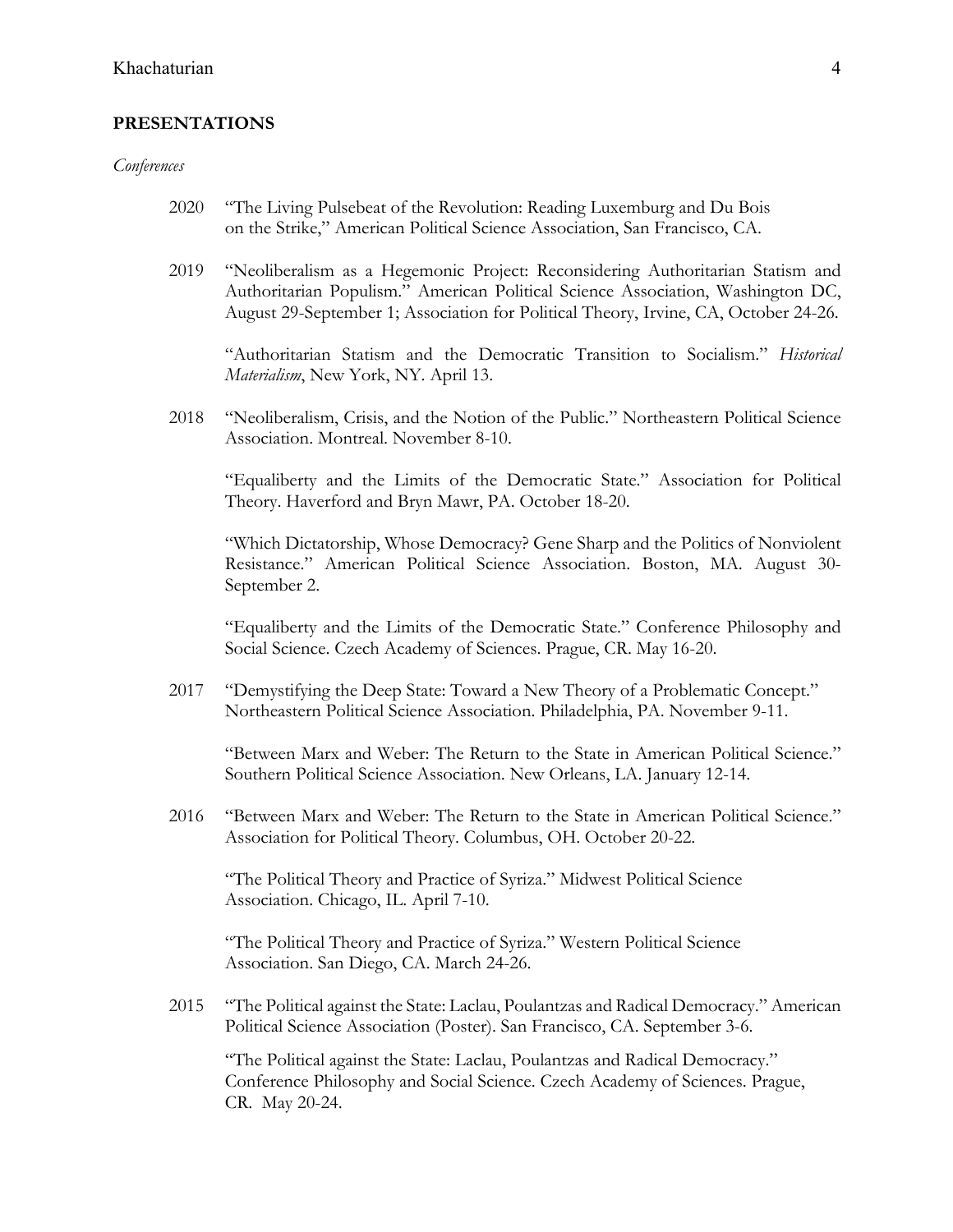"Marxism and the Origins of American Political Science: A Silent Debate about the State." Midwest Political Science Association. Chicago, IL. April 16-19.

2014 "Marxism and the Origins of American Political Science: A Silent Debate about the State." Northwestern University Graduate Conference in Political Theory. Evanston, IL. November 7.

"The Materiality of the State: Revisiting State Autonomy and the Base-Superstructure Problem," Midwest Political Science Association. Chicago, IL. April 3-6.

- 2012 "Back to the Structure: Mobilization and Institution Formation in Developing Societies." With Vasabjit Banerjee. Midwest Political Science Association. Chicago, IL. April 12-15.
- 2010 "Reconsidering the Power Debate." Boston College Graduate Philosophy Conference. Boston, MA. March 19-20.
- 2009 "Federalism and Popular Sovereignty in the Origins of the American Republic." Northeastern Political Science Association. Philadelphia, PA. November 19-21.

"The Discourse of Universality: Cosmopolitanism, Nationalism, and the Enlightenment." New York State Political Science Association. New York, NY.

2008 "Sovereignty, Violence, and the State." Northeastern Political Science Association. Boston, MA. November 13-15.

*Workshops and Invited Talks*

2019 "The State and Strategies for Socialism." Marxist Education Project. New York, November 9.

Panelist: James Parisot, *How America Became Capitalist*. Historical Materialism New York, April 14.

"The State as Social Relation: Nicos Poulantzas and the Reconstruction of Marxist Political Theory." University of Toronto, January 12.

2018 "Which Dictatorship, Whose Democracy? Gene Sharp and the Politics of Nonviolent Resistance." Tri-Co Political Theory Workshop. Haverford College. December 13.

Book Proposal Workshop, Association for Political Theory. October 20.

"Marx and Neoliberalism: Continuities and Disjunctures." Symposium on Marx and the Humanities. Carnegie Mellon University. May 30.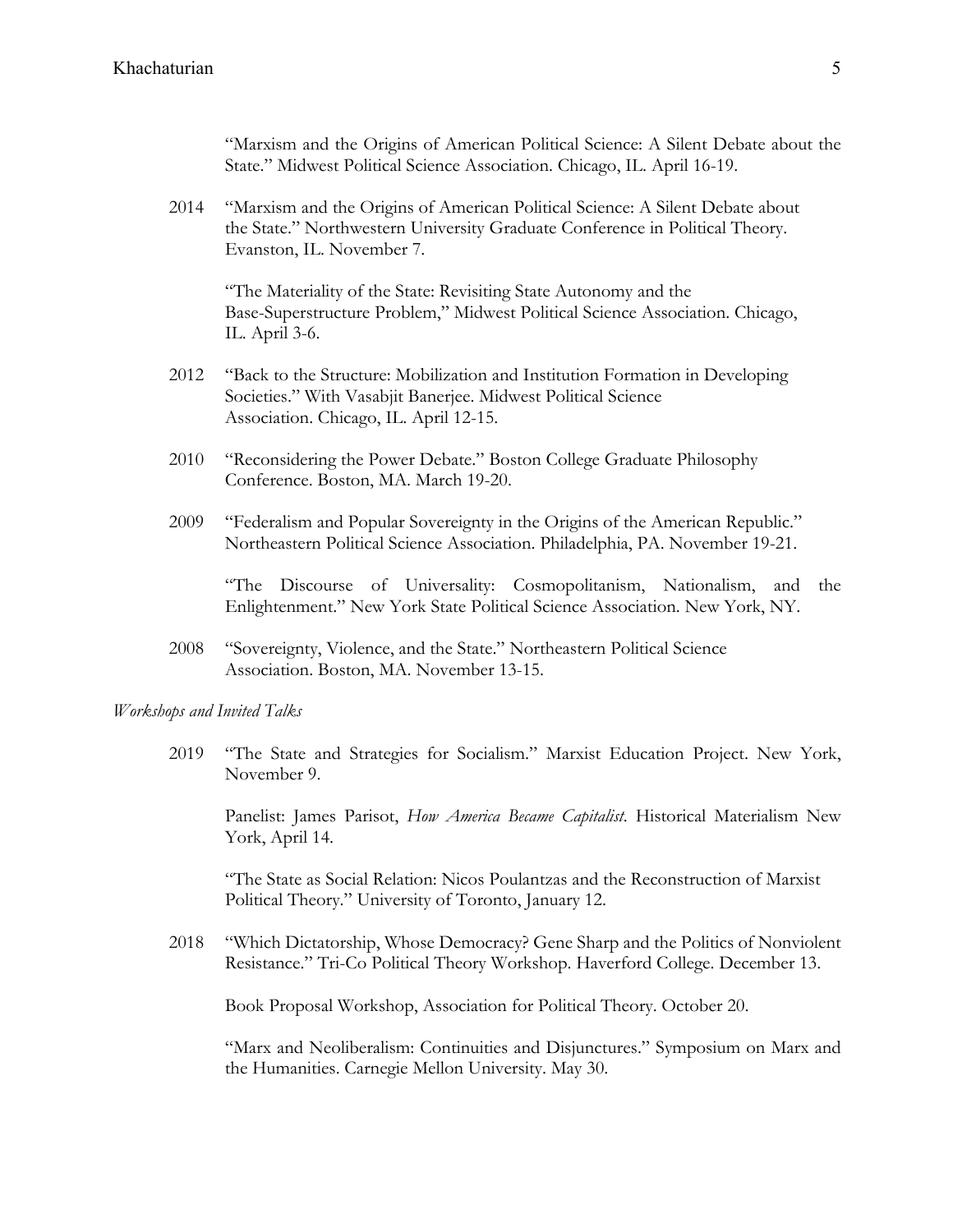"Equaliberty and the Limits of the Democratic State." Political Theory Workshop. University of Pittsburgh. May 25.

*Respondent:* Artemy Magun, "The State of the State, with Constant Reference to Lenin." Russian History and Culture Workshop. University of Pennsylvania. April 23.

2016 "Miliband, Poulantzas, and the Problem of the Capitalist State." Political Theory Colloquium. Indiana University. February 19.

### **AWARDS and FELLOWSHIPS**

- 2018 American Political Science Association Travel Award.
- 2017 Indiana University Russian Studies Workshop Course Development Fellowship; American Political Science Association Travel Award; Indiana University Center on American Politics Travel Award; Southern Political Science Association Prestage-Cook Travel Award.
- 2016-2017 Dissertation Year Research Fellowship, Indiana University, College of Arts and Sciences; Indiana University College Arts and Humanities Institute Graduate Conference Travel Award; Indiana University Department of Political Science Graduate Conference Travel Award.
- 2015-2016 Indiana University Department of Political Science Graduate Conference Travel Award.
- 2014-2015 Indiana University Department of Political Science Graduate Conference Travel Award.
- 2011-2012 Graduate Leadership Award, Indiana University, Department of Political Science.
- 2011-2015 Indiana University Department of Political Science Graduate Fellowship
- 2010-2011 Max Kade Fellowship. Indiana University, Department of Germanic Studies.
	- 2009 Outstanding M.A. Graduate Award. The New School, Department of Politics.

### **PROFESSIONAL SERVICE**

- Ongoing **Referee**: *Constellations*, *Perspectives on Politics*, *Progress in Development Studies*, *Historical Materialism*, *New Political Science*
	- 2020 Co-founder, Prison Outreach Committee, Critical Writing Program, University of Pennsylvania
	- 2019 Discussant, Association for Political Theory: "Political Science and the Disciplines"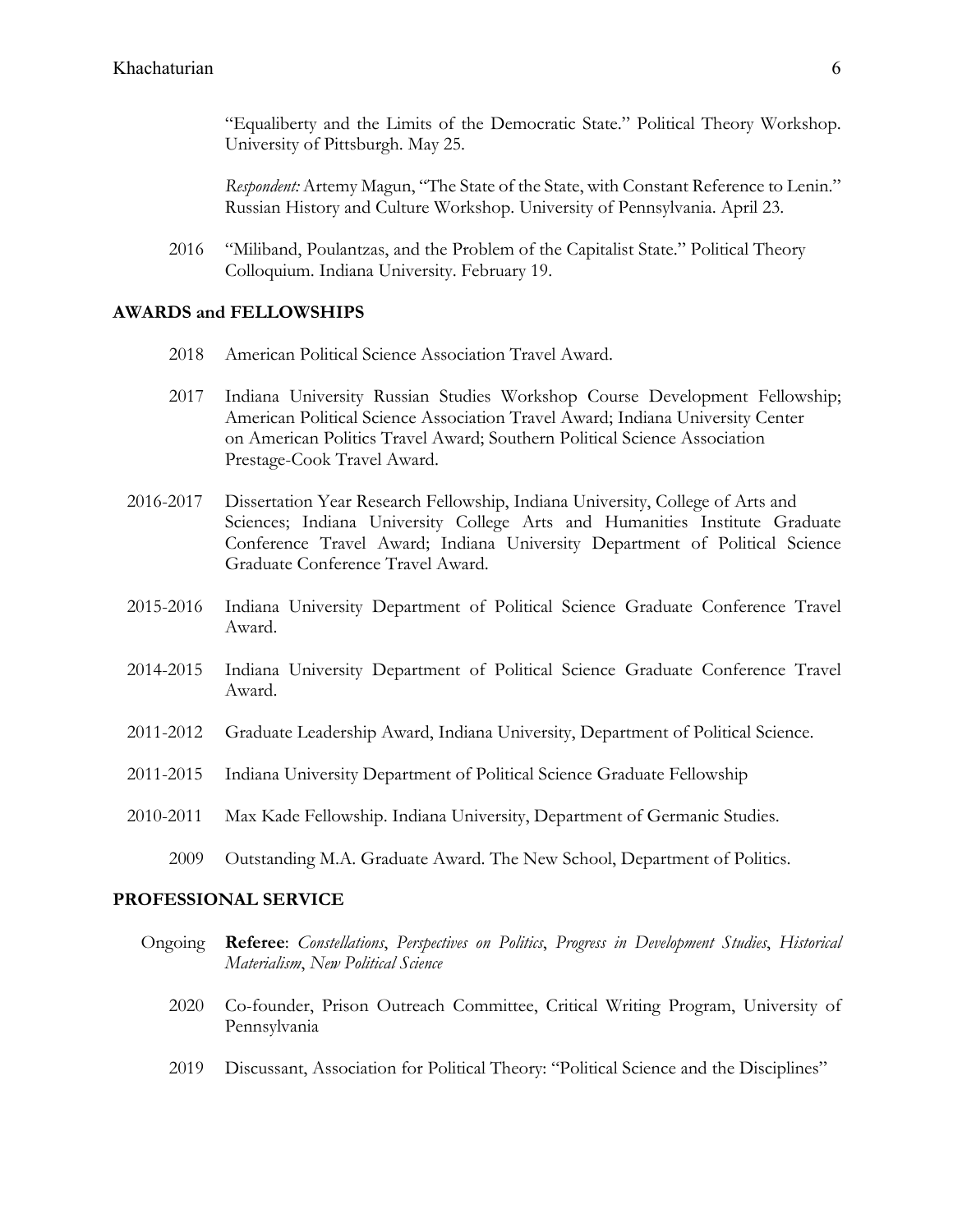Panel Organizer and Chair, American Political Science Association: "Rethinking Power, Populism, and the Crisis of Democracy"

Panel Chair, American Political Science Association: "Rethinking Populism"

- 2018-2019 Committee Chair, New Political Science Dissertation Award
- 2017-2018 Program Committee, Association for Political Theory.
	- 2018 Discussant, American Political Science Association: "Populism, Liberalism, and Democracy."

Discussant, Midwest Political Science Association: "Analyzing Social and Economic Power"; "Empire, State, and Resistance."

2017 Panel Organizer and Chair, Northeastern Political Science Association: "Confronting the State: Democratic Theory and Political Practice in Uncertain Times."

Panel Chair, Northeastern Political Science Association: "Political Theory: Questions of Method."

Panel Chair, Southern Political Science Association: "Who Rules? Structure and Inequality."

#### **PUBLIC ENGAGEMENT**

2020 Co-editor with Stephen Maher, *The Sanders Moment and After*: *Socialist Strategy and State Crisis*. Published by the Socialist Project, Toronto, ON, CA

Interview with Asad Haider, "Marxism in the Age of Identity Politics." Andrea Mitchell Center Podcast, University of Pennsylvania.

• Published at Verso, July 29: "The Emancipation of All"

Interview with Samuel Moyn, "Human Rights are not Enough to Fix an Unequal World." Andrea Mitchell Center Podcast, University of Pennsylvania.

• Published in *Jacobin*, April 27: "We Can't Settle for Human Rights"

Interview with Joe Soss, "The Criminal Justice System as a Predatory Revenue Racket." Andrea Mitchell Center Podcast, University of Pennsylvania.

• Published in *Dissent*, April 6: "How the Criminal Justice System Preys on the Poor"

"Global Capitalism, Global Pandemic, and the Struggle for Socialism." Co-Authored with Stephen Maher. *New Politics*, April 7.

2019 "Socialist Strategy and the Capitalist Democratic State." Co-authored with Stephen Maher. *The Bullet*, May 28.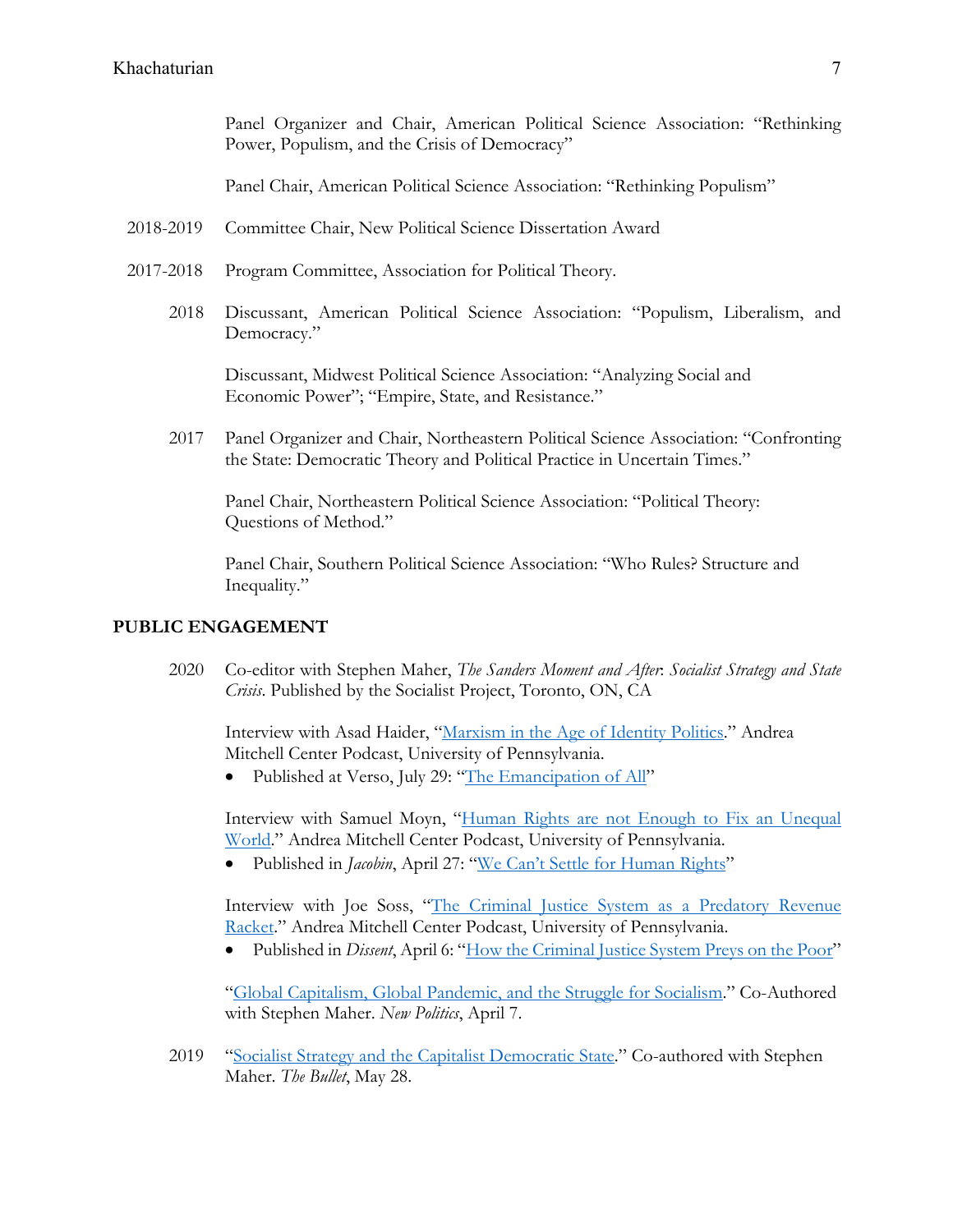2018 "The American Left Resurgent: Prospects and Tensions" *The Bullet*, Feb. 7, 2019 Symposium Editor, "Democracy in Trouble?" *Public Seminar*. Oct. 2. "Class, Identity, and a New Hegemony." *Legal Form*, Sep. 16.

"Constitutionalism Against Revolution." *Legal Form*, Mar. 15.

*Podcast interview:* The Public Sphere: What is Reactionary Neoliberalism? Feb. 2.

- 2017 "Poulantzas and the Juridical Constitution of the Subject." *Legal Form*, Oct. 29.
	- "Normalizing the State of Emergency: France's Recent Anti-Terror Legislation." *Public Seminar*, Oct. 12.
	- *Podcast interview:* The Dead Pundits Society: Make State Theory Great Again. Oct. 11.

*Radio interview:* WIUX Philosophy Hour: Discussing the Communist Manifesto.

 *Radio interview:* KGNU Hemispheres: Trump and the Deep State. Feb. 28.

"Ditching the Deep State." *Jacobin*, Feb. 20.

"How to Bring Down a Dictator: Reading Gene Sharp in Trump's America." With Jeffrey Isaac). *Dissent*, Feb. 4.

2016 "Trump and the Anti-Establishment Fantasy." *Public Seminar*, Dec. 14.

"On Thinking With and Against the State." *Logos*.

- 2014 "How (Not) to Kill a Philosopher: On Louis Althusser." *Dissent*. Mar. 11. "Social Criticism and the Academy." *Contrivers' Review*.
- 2012 "Managing Democracy in Russia." *Dissent*. May 2.
- 2011 "To Krakow and Back." *Dissent* 58: 53-55.
- 2010 "State of Disorder: Russia's Ultranationalist Problem." *Dissent*. Dec. 27. "Some Remarks on Isaiah Berlin." *Dissent*. Aug. 12.
- 2009 "The Specter of Russian Nationalism." *Dissent* 56: 19-24.

### **PROFESSIONAL AFFILIATIONS**